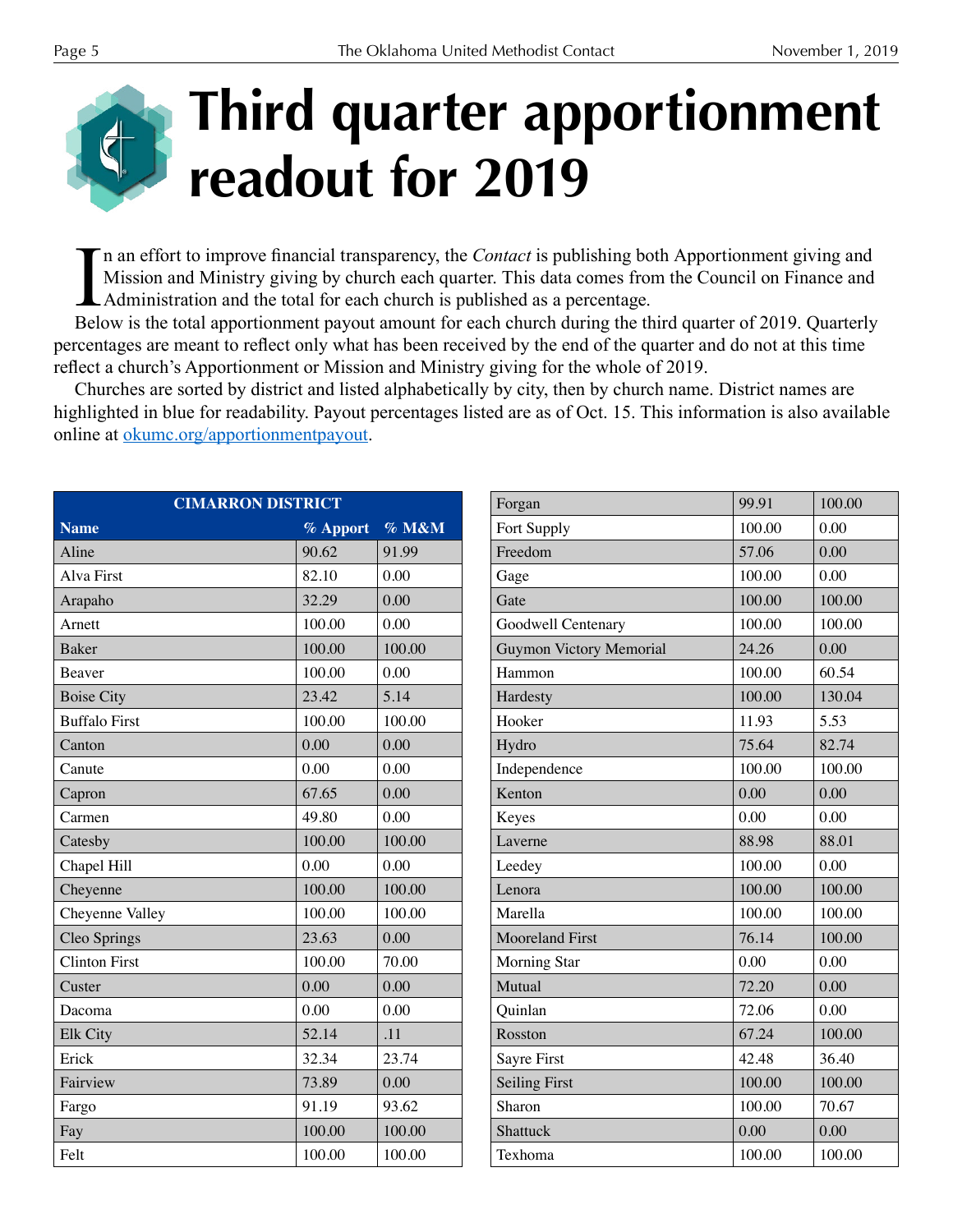| Thomas                              | 100.00   | 100.00   | <b>Tulsa Sher</b>    |
|-------------------------------------|----------|----------|----------------------|
| Turpin                              | 75.51    | 76.62    | <b>Tulsa Sout</b>    |
| Tyrone                              | 16.00    | 0.00     | Tulsa St. J          |
| <b>Union Center</b>                 | 100.00   | 100.00   | Tulsa St. N          |
| Vici                                | 19.74    | 0.00     | Tulsa St. F          |
| Waynoka                             | 100.00   | 9.84     | Tulsa Univ           |
| <b>Weatherford First</b>            | 94.38    | 82.54    | Tulsa Wes            |
| <b>Woodward Faith</b>               | 100.00   | 100.00   | Tulsa Will           |
| <b>Woodward First</b>               | 100.00   | 53.18    | Turley               |
| Woodward New Horizon                | 84.46    | 100.00   | Verdigris            |
| <b>COUNCIL OAK DISTRICT</b>         |          |          |                      |
| <b>Name</b>                         | % Apport | % M&M    | <b>Name</b>          |
| Avant                               | 32.79    | 36.27    | Arlington            |
| <b>Bixby First</b>                  | 66.78    | 72.18    | Calumet F            |
| <b>Bristow First</b>                | 24.97    | 4.10     | Cashion              |
| <b>Broken Arrow Abiding Harvest</b> | 77.71    | 45.35    | Chandler             |
| <b>Broken Arrow First</b>           | 80.62    | 21.23    | Choctaw <sub>F</sub> |
| Broken Arrow Heritage               | 3.74     | 0.00     | Crescent F           |
| Broken Arrow St. Stephen's          | 81.91    | 85.60    | Dale                 |
| Collinsville Meadowcreek            | 72.60    | 100.89   | Edmond A             |
| Coweta                              | 55.85    | 74.86    | Edmond C             |
| Depew                               | 32.30    | 0.00     | Edmond C             |
| Haskell First                       | 0.00     | 0.00     | <b>Edmond F</b>      |
| Jenks                               | 76.06    | 138.35   | Edmond N             |
| Kellyville                          | 100.00   | 100.00   | El Reno E            |
| Leonard                             | 100.00   | 100.00   | El Reno W            |
| <b>Mannford First</b>               | 32.34    | 0.00     | Geary Firs           |
| Oologah                             | 43.61    | 2.94     | Guthrie Fi           |
| <b>Owasso First</b>                 | 91.75    | 0.00     | Guthrie W            |
| Porter                              | 0.00     | 0.00     | Harrah               |
| <b>Sand Springs</b>                 | 10.09    | 0.00     | Jones                |
| Sapulpa First                       | 61.35    | 52.35    | Kingfisher           |
| <b>Skiatook First</b>               | 31.44    | $0.00\,$ | Luther               |
| Tulsa Aldersgate                    | 36.08    | 25.55    | McLoud               |
| Tulsa Asbury                        | 71.00    | 46.77    | Mount Zic            |
| Tulsa Boston Avenue                 | 16.67    | 0.00     | Nicoma Pa            |
| Tulsa Centenary                     | 78.05    | .46      | OKC Chap             |
| Tulsa Christ                        | 83.34    | 83.39    | OKC Chu              |
| Tulsa Faith                         | 69.92    | 60.44    | <b>OKC</b> Crov      |
| Tulsa First                         | 25.35    | 0.00     | OKC Grac             |
| Tulsa Grace                         | 58.14    | 9.30     | <b>OKC</b> Lake      |
| Tulsa Hope                          | 46.27    | 0.00     | OKC May              |
| Tulsa Korean                        | 0.00     | 0.00     | OKC Mos              |
| Tulsa Lake                          | 0.00     | 0.00     | OKC New              |
| Tulsa Memorial Drive                | 69.96    | 8.81     | OKC Nich             |
| Tulsa New Haven                     | 75.04    | 41.76    | <b>OKC</b> Putn      |
|                                     |          |          |                      |

| 85.49                      | 105.00 |
|----------------------------|--------|
| 0.00                       | 0.00   |
| 75.09                      | 75.20  |
| 20.34                      | 0.00   |
| 0.00                       | 60.55  |
| 0.00                       | 2.10   |
| 96.33                      | 71.06  |
| 9.57                       | 0.00   |
| 27.62                      | 4.04   |
| 100.00                     | 0.00   |
| <b>CROSSROADS DISTRICT</b> |        |
| % Apport                   | % M&M  |
| 0.00                       | 0.00   |
| 61.05                      | 100.00 |
| 72.03                      | 0.00   |
| 97.06                      | 95.59  |
| 80.00                      | 80.63  |
| 28.05                      | 0.00   |
| 0.00                       | 0.00   |
| 80.00                      | 50.00  |
| 57.27                      | 18.13  |
| 72.64                      | 18.55  |
| 77.59                      | 73.26  |
| 66.67                      | 66.65  |
| 43.35                      | 0.00   |
| 14.39                      | 9.85   |
| 100.00                     | 100.00 |
| .68                        | 0.00   |
| 40.97                      | 9.78   |
| 100.00                     | 100.00 |
| 80.09                      | 80.21  |
| 78.76                      | 41.92  |
| 100.00                     | 0.00   |
| 62.53                      | .95    |
| 63.39                      | 15.29  |
| 100.00                     | 207.45 |
| 75.05                      | 75.12  |
| 55.15                      | 28.95  |
| 62.10                      | 49.67  |
| 74.96                      | 75.46  |
| 100.00                     | 19.49  |
| 36.43                      | 100.00 |
| 63.63                      | 101.62 |
| 100.00                     | 100.00 |
| 89.99                      | 8.10   |
| 77.63                      | 104.37 |
|                            |        |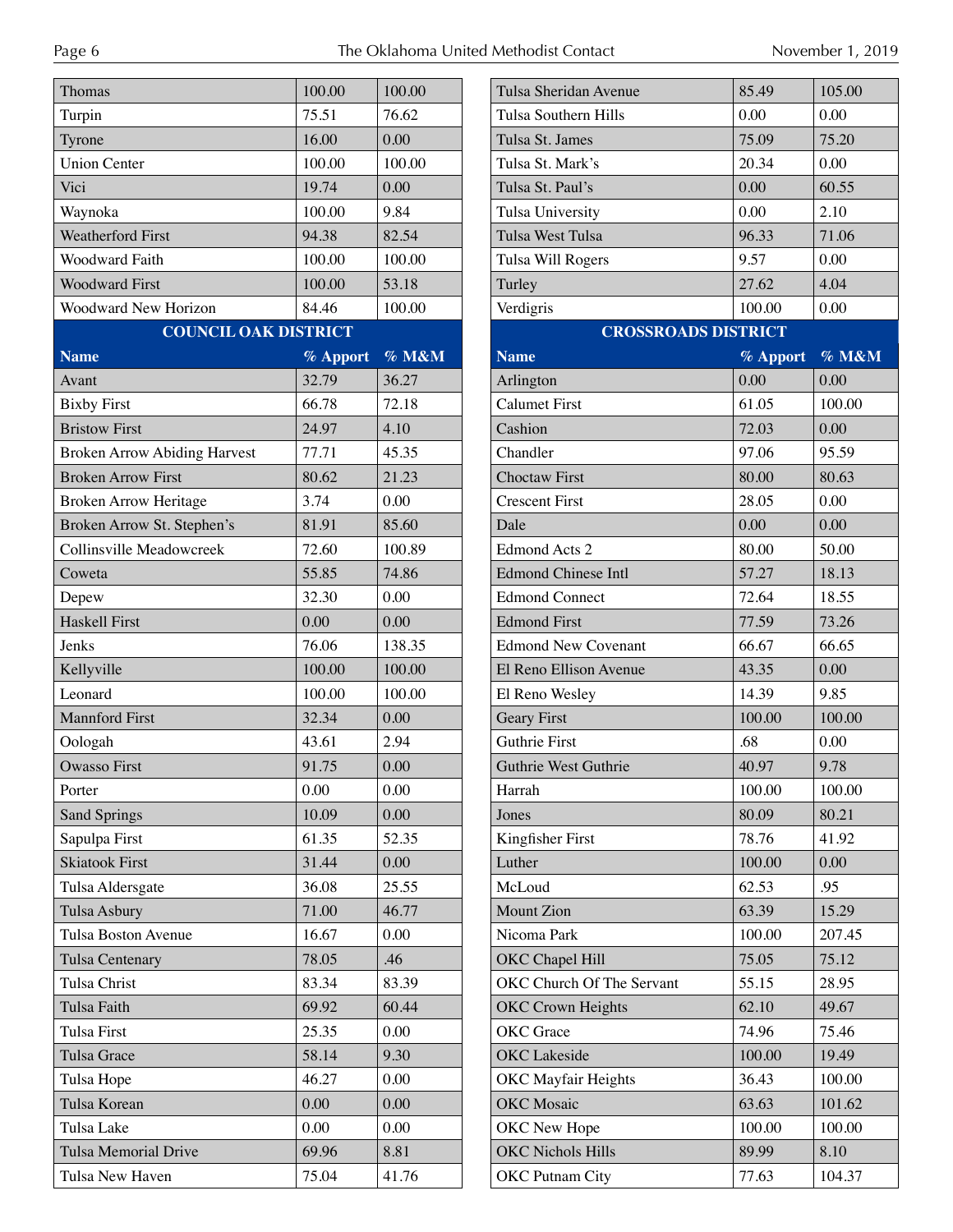| <b>OKC</b> Quail Springs       |          |        |
|--------------------------------|----------|--------|
|                                | 52.04    | 0.00   |
| OKC Quayle                     | 100.00   | 4.35   |
| OKC St. Mark's                 | 47.77    | 55.00  |
| OKC St. Matthew                | 79.82    | 79.62  |
| OKC Village                    | 59.64    | 73.76  |
| OKC Wesley                     | 46.34    | 68.62  |
| <b>OKC</b> Wickline            | 65.41    | 55.49  |
| Piedmont                       | 65.70    | 0.00   |
| Prague                         | 39.56    | 0.00   |
| Red Rock                       | 100.00   | 100.00 |
| Spencer                        | 100.00   | 0.00   |
| Stroud                         | 98.79    | 4.04   |
| Watonga First                  | 98.62    | 0.00   |
| Wellston                       | 100.00   | 100.00 |
| <b>Yukon First</b>             | 85.13    | 0.00   |
| Yukon Good Shepherd            | 75.17    | 77.91  |
| <b>GREEN COUNTRY DISTRICT</b>  |          |        |
| <b>Name</b>                    | % Apport | % M&M  |
| Adair                          | 85.49    | 100.00 |
| <b>Bartlesville East Cross</b> | 100.02   | 3.36   |
| <b>Bartlesville First</b>      | 82.00    | 82.70  |
| <b>Bartlesville Oak Park</b>   | 73.25    | 100.00 |
| <b>Beggs</b>                   | 8.59     | 0.00   |
| <b>Bethel</b>                  | 100.00   | 33.74  |
| <b>Big Cabin</b>               | 80.50    | 100.00 |
|                                |          |        |
| <b>Checotah First</b>          | 100.00   | 100.00 |
| Chelsea Epworth                | 0.00     | 0.00   |
| Chelsea Memorial               | 16.34    | 0.00   |
| Chouteau                       | 94.48    | 1.97   |
| <b>Claremore First</b>         | 75.00    | 74.99  |
| Claremore St. Andrew's         | 90.86    | 0.00   |
| Cookson                        | 32.33    | 0.00   |
| Copan                          | 100.00   | 100.00 |
| Delaware                       | 0.00     | 0.00   |
| Dewey                          | 88.39    | 0.00   |
| Fairland                       | 57.28    | 15.21  |
| Fort Gibson                    | 14.86    | 4.82   |
| Foyil                          | 88.41    | 0.00   |
| Gore                           | 100.00   | 100.00 |
| <b>Grove First</b>             | 54.17    | 0.00   |
| Henryetta First                | 41.66    | 41.80  |
| Hulbert                        | 22.56    | 17.88  |
| Inola                          | 100.00   | 5.26   |
| Lenapah                        | 100.00   | 100.00 |
| <b>Locust Grove</b>            | 85.24    | 0.00   |

| <b>Morris First</b>           | 54.57    | 0.00     |
|-------------------------------|----------|----------|
| Mounds                        | 80.01    | 80.09    |
| <b>Muldrow Roland Trinity</b> | 79.98    | 80.12    |
| Muskogee First                | 81.98    | 86.29    |
| Muskogee Spencer Memorial     | 0.00     | 0.00     |
| Muskogee St. Paul             | 75.03    | 76.62    |
| Muskogee Trinity              | 75.34    | 0.00     |
| Nowata First                  | 100.00   | 60.54    |
| Ochelata                      | 65.81    | 32.25    |
| Okay                          | 0.00     | 0.00     |
| Okemah St. Paul's             | 53.98    | 0.00     |
| Okmulgee First                | 89.81    | 0.00     |
| Oktaha                        | 74.34    | 0.00     |
| Otterbein                     | 88.84    | 31.45    |
| Pryor First                   | 70.07    | 70.02    |
| Quapaw                        | 100.00   | 100.00   |
| Salina                        | 50.87    | 0.00     |
| Sallisaw                      | 82.82    | 15.19    |
| Schulter                      | 69.12    | 0.00     |
| South Coffeyville             | 100.00   | 100.00   |
| Spavinaw                      | 100.00   | 100.00   |
| <b>Stilwell First</b>         | 100.00   | 100.00   |
| <b>Sycamore Chapel</b>        | 100.00   | 58.00    |
| Tahlequah First               | 20.47    | 1.50     |
| Vian                          | 100.00   | 109.56   |
| Vinita First                  | 75.04    | 76.05    |
| <b>Wagoner First</b>          | 60.19    | 87.46    |
| Warner                        | 70.10    | 0.00     |
| Welch                         | 0.00     | $0.00\,$ |
| Westville                     | 100.00   | 100.00   |
| Woodall                       | 100.00   | 0.00     |
| Wyandotte                     | 32.37    | 0.00     |
| <b>HEARTLAND DISTRICT</b>     |          |          |
| <b>Name</b>                   | % Apport | % M&M    |
| Alex                          | 100.01   | 100.00   |
| <b>Blanchard First</b>        | 75.03    | 1.13     |
| Chickasha Epworth             | 69.94    | 195.61   |
| Cogar                         | 100.00   | 76.30    |
| <b>Elmore City</b>            | 0.00     | 0.00     |
| Friendship                    | 0.00     | 0.00     |
| Lexington                     | 32.35    | 0.00     |
| Lindsay                       | 100.00   | 100.00   |
| Maysville First               | 83.66    | 101.95   |
| Meeker First                  | 1.89     | 3.73     |
| Minco First                   | 75.81    | 77.14    |

Moore First 66.79 57.12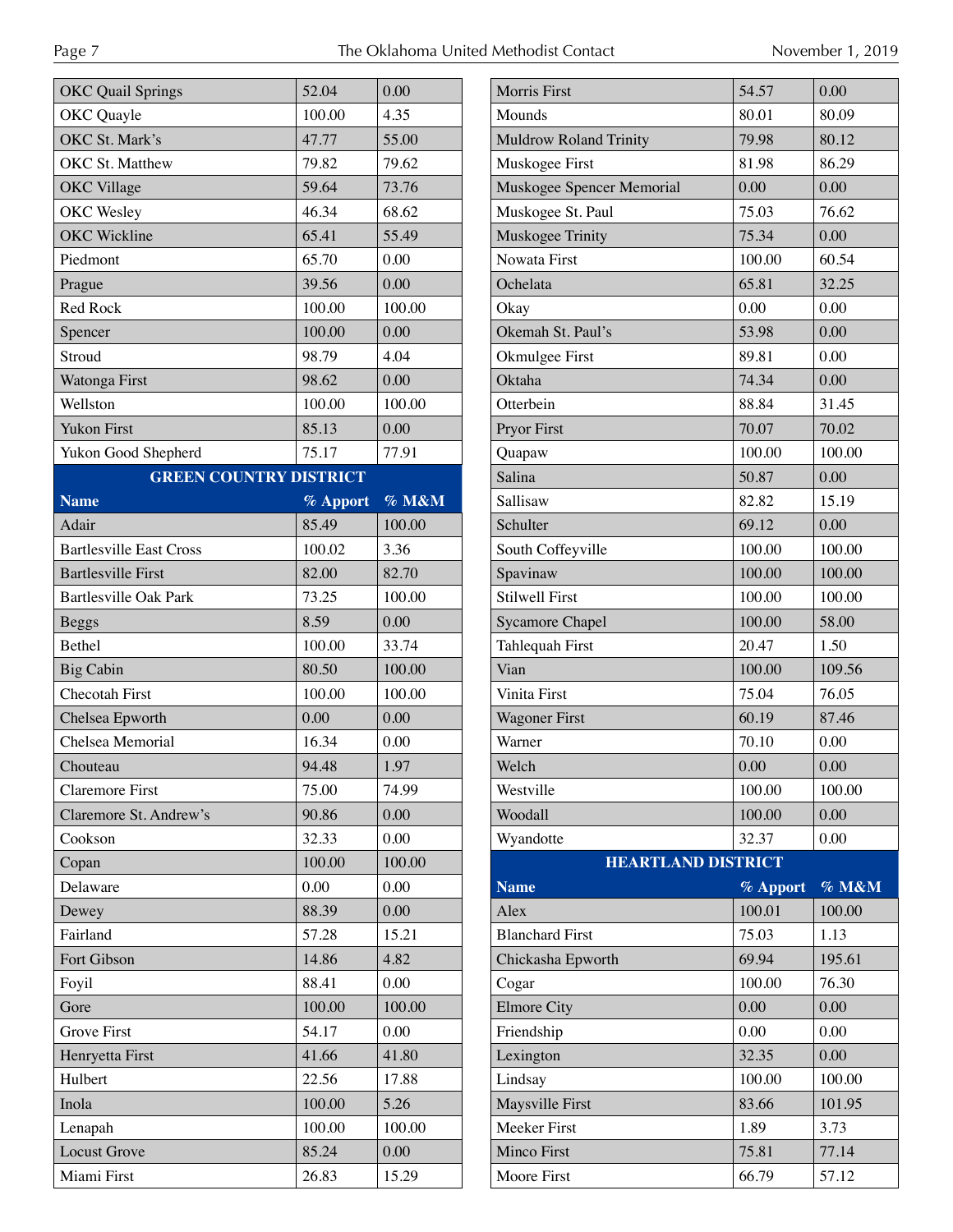| Moore New Life               | 100.00   | 0.00   |
|------------------------------|----------|--------|
| Mustang                      | 76.48    | 2.30   |
| Newcastle                    | 100.00   | 100.00 |
| Ninnekah                     | 100.00   | 0.00   |
| Noble                        | 74.84    | 100.00 |
| Norman Bridgeview            | 0.00     | 0.00   |
| Norman Goodrich Memorial     | 9.71     | 0.00   |
| Norman McFarlin              | 75.00    | 78.80  |
| Norman St. Stephen's         | 60.44    | 76.32  |
| <b>OKC</b> Clark             | 56.23    | 76.35  |
| <b>OKC</b> Cornerstone       | 63.18    | 2.35   |
| <b>OKC</b> First             | 33.98    | 31.42  |
| <b>OKC</b> Korean First      | 100.00   | 100.00 |
| <b>OKC</b> Lambuth           | 97.80    | 100.00 |
| OKC Linwood                  | 0.00     | 0.00   |
| <b>OKC</b> Selecman          | 0.00     | 0.00   |
| <b>OKC</b> Southern Hills    | 0.00     | 4.49   |
| OKC St. Andrew's             | 86.62    | 37.63  |
| OKC St. Luke's               | 1.05     | 18.44  |
| <b>OKC</b> Sunny Lane        | 41.96    | 2.72   |
| Paoli                        | 100.00   | 125.71 |
| Pauls Valley                 | 76.47    | 0.00   |
| Pocasset                     | 40.36    | 17.94  |
| Purcell Bowman Chapel        | 38.64    | 0.00   |
| <b>Purcell Trinity</b>       | 40.24    | 14.10  |
| Seminole First               | 55.85    | 23.27  |
| Shawnee Bethel               | 87.49    | 95.12  |
| Shawnee St. Mark's           | 100.00   | 100.00 |
|                              |          |        |
| Shawnee St. Paul's           | 83.66    | 100.00 |
| Shawnee Wesley               | 59.82    | 9.75   |
| Tecumseh Broadway            | 100.00   | 65.38  |
| Tuttle                       | 75.01    | 0.00   |
| <b>Union City</b>            | 100.00   | 100.00 |
| Washington                   | 100.00   | 100.00 |
| Wayne                        | 93.18    | 0.00   |
| Wheatland                    | 0.00     | 0.00   |
| Whitebead                    | 100.00   | 84.19  |
| Wynnewood First              | 0.00     | 0.00   |
| <b>LAKE COUNTRY DISTRICT</b> |          |        |
| <b>Name</b>                  | % Apport | % M&M  |
| Ada Asbury                   | 81.72    | 0.00   |
| Ada First                    | 79.96    | 41.16  |
| Allen                        | 100.00   | 100.00 |
| <b>Antlers First</b>         | 33.13    | 34.19  |
| <b>Ardmore Asbury</b>        | 99.95    | 0.00   |

| <b>Ardmore Warren Memorial</b> | 100.00 | 100.00 |
|--------------------------------|--------|--------|
| Atoka                          | 73.94  | 3.75   |
| Bokoshe                        | 100.00 | 100.00 |
| <b>Boswell</b>                 | 0.00   | 0.00   |
| <b>Bowlegs</b>                 | 100.00 | 100.00 |
| <b>Broken Bow First</b>        | 49.63  | 0.00   |
| Calera                         | 32.35  | 0.00   |
| Calvin                         | 0.00   | 0.00   |
| Cameron                        | 0.00   | 0.00   |
| Canadian                       | 100.00 | 100.00 |
| Clarita                        | 100.00 | 100.00 |
| Coalgate First                 | 90.07  | 90.13  |
| Colbert                        | 36.51  | 23.53  |
| Courtney                       | 50.16  | 32.27  |
| Davis First                    | 75.08  | 0.00   |
| Dow                            | 0.00   | 0.00   |
| <b>Durant First</b>            | 59.97  | 71.64  |
| Eagletown                      | 32.38  | 0.00   |
| Edgewood                       | 39.45  | 67.07  |
| Eufaula                        | 39.04  | 23.64  |
| Faithbridge                    | 0.00   | 0.00   |
| Fitzhugh                       | 100.00 | 100.00 |
| Fort Towson                    | 0.00   | 0.00   |
| Gene Autry                     | 0.00   | 0.00   |
| Hodgen                         | 0.00   | 0.00   |
| Holdenville Barnard Memorial   | 100.00 | 100.00 |
| Howe                           | 0.00   | 0.00   |
| Hugo Heritage                  | 16.00  | 2.58   |
| Hugo Paul's Chapel             | 0.00   | 0.00   |
| Idabel                         | 100.00 | 100.00 |
| Keota                          | 100.00 | 100.00 |
| Kingston                       | 93.26  | 18.55  |
| Kiowa                          | 75.04  | 0.00   |
| Konawa                         | 100.00 | 0.00   |
| Krebs                          | 77.37  | 78.35  |
| Lighthouse                     | 87.45  | 0.00   |
| Lone Grove                     | 32.74  | 30.40  |
| Madill First                   | 67.14  | 67.43  |
| Mannsville                     | 100.00 | 100.00 |
| Marietta                       | 75.95  | 68.89  |
| <b>McAlester First</b>         | 90.02  | 40.59  |
| New Zion                       | 85.73  | 0.00   |
| Pittsburg                      | 91.73  | 0.00   |
| Pleasant Hill                  | 100.00 | 100.00 |
| Pocola                         | 0.00   | 0.00   |
|                                |        |        |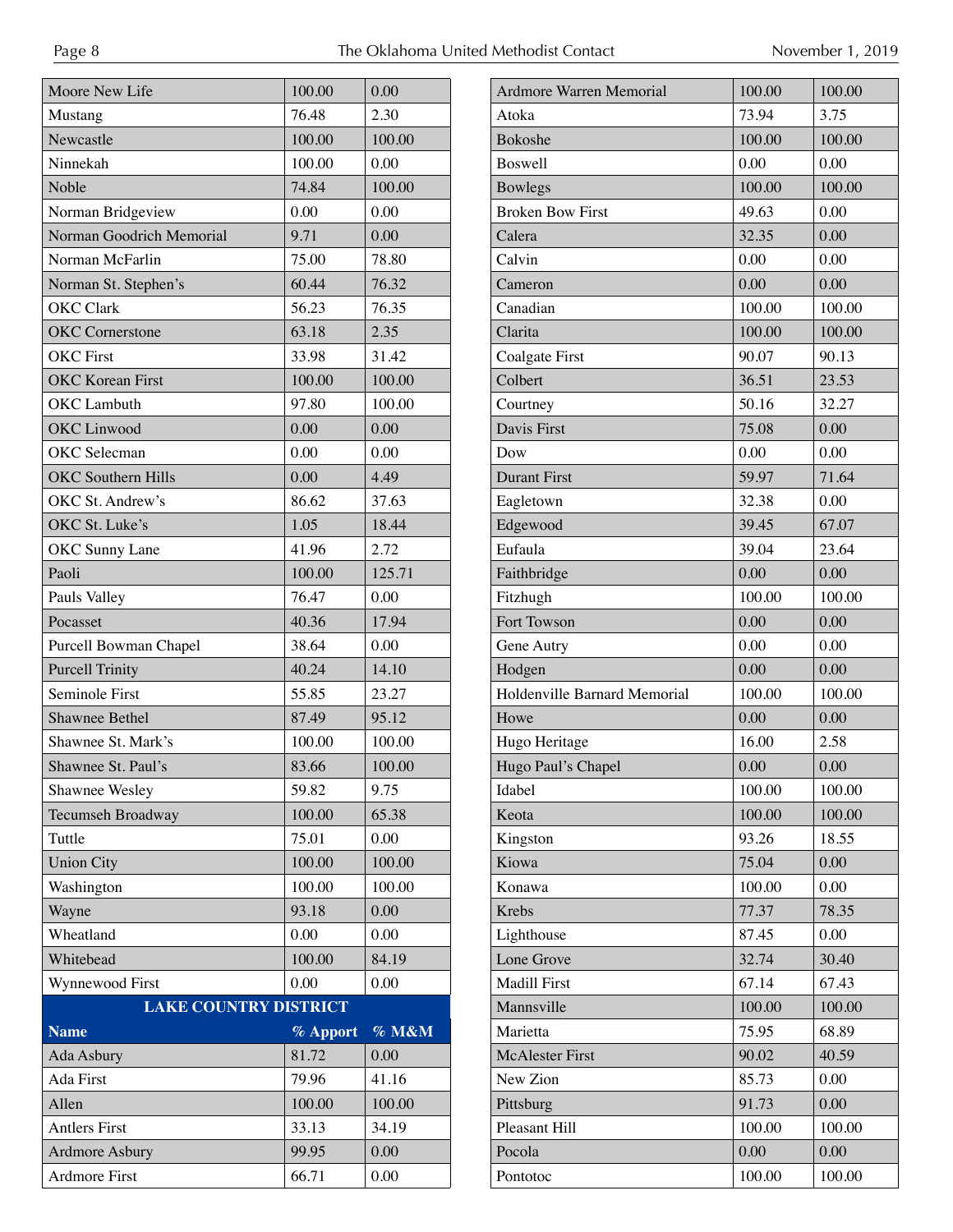| Poteau                           | 100.00   | 15.58  | $\mathbf{F}$                                                                                                                                                                         |
|----------------------------------|----------|--------|--------------------------------------------------------------------------------------------------------------------------------------------------------------------------------------|
| Quinton                          | 75.11    | 75.36  | $\mathbf{F}$                                                                                                                                                                         |
| Redland                          | 80.02    | 0.00   | $\mathbf{F}$                                                                                                                                                                         |
| <b>Rocky Point</b>               | 100.00   | 100.00 | $\mathbf{F}$                                                                                                                                                                         |
| Spiro                            | 19.74    | 0.00   | ${\bf J}$                                                                                                                                                                            |
| Springer                         | 0.00     | 0.00   | J <sub>0</sub>                                                                                                                                                                       |
| Stigler                          | 100.00   | 70.60  | $\overline{\mathbf{k}}$                                                                                                                                                              |
| Stratford                        | 32.36    | 0.00   | K                                                                                                                                                                                    |
| Sulphur                          | 89.77    | 24.44  | $\mathbf{I}$                                                                                                                                                                         |
| Talihina                         | 29.85    | 0.00   | $\mathbf{I}$                                                                                                                                                                         |
| Thackerville                     | 0.00     | 0.00   | $\mathbf{I}$                                                                                                                                                                         |
| <b>Tishomingo First</b>          | 98.34    | 0.00   | $\mathbf I$                                                                                                                                                                          |
| Tuskahoma                        | 0.00     | 0.00   | N                                                                                                                                                                                    |
| Valliant                         | 89.17    | 58.40  | N                                                                                                                                                                                    |
| Wanette                          | 100.00   | 100.00 | $\mathbf{N}$                                                                                                                                                                         |
| Wetumka                          | 100.00   | 100.00 | $\mathbf{N}$                                                                                                                                                                         |
| Wewoka First                     | 79.47    | 46.28  | $\mathbf{N}$                                                                                                                                                                         |
| <b>Wilburton First</b>           | 100.00   | 114.38 | N                                                                                                                                                                                    |
| Wilson                           | 86.99    | 15.18  | $\mathbf{N}$                                                                                                                                                                         |
| Wright City                      | 32.36    | 0.00   | N                                                                                                                                                                                    |
| <b>NORTHERN PRAIRIE DISTRICT</b> |          |        | $\mathsf{C}$                                                                                                                                                                         |
| <b>Name</b>                      | % Apport | % M&M  | $\mathsf{C}$                                                                                                                                                                         |
| <b>Billings</b>                  | 0.00     | 0.00   | $\mathbf{P}$                                                                                                                                                                         |
|                                  |          |        |                                                                                                                                                                                      |
| Blackburn                        | 100.00   | 100.00 |                                                                                                                                                                                      |
| <b>Blackwell First</b>           | 32.34    | 0.00   |                                                                                                                                                                                      |
| <b>Braman</b>                    | 0.00     | 100.00 |                                                                                                                                                                                      |
| Cherokee First                   | 50.08    | 7.59   |                                                                                                                                                                                      |
| Cleveland                        | 0.00     | 0.00   |                                                                                                                                                                                      |
| Covington                        | 11.16    | 0.00   |                                                                                                                                                                                      |
| Cushing                          | 48.23    | 24.25  |                                                                                                                                                                                      |
| Drummond Salem                   | 100.00   | 100.00 |                                                                                                                                                                                      |
| Drumright                        | 100.00   | 100.00 |                                                                                                                                                                                      |
| <b>Eden Chapel</b>               | 75.67    | 76.98  |                                                                                                                                                                                      |
| Enid Bethany                     | 0.00     | 0.00   |                                                                                                                                                                                      |
| <b>Enid Christ</b>               | 0.00     | 0.00   |                                                                                                                                                                                      |
| <b>Enid First</b>                | 76.05    | 71.62  |                                                                                                                                                                                      |
| Enid New Hope                    | 17.18    | 28.78  |                                                                                                                                                                                      |
| Enid Peace Korean                | 19.76    | 0.00   |                                                                                                                                                                                      |
| Enid Willow View                 | 100.00   | 85.04  |                                                                                                                                                                                      |
| Fairfax                          | 59.44    | 0.00   |                                                                                                                                                                                      |
| <b>Fairview First</b>            | 30.01    | 29.96  |                                                                                                                                                                                      |
| Foraker                          | 67.70    | 100.00 |                                                                                                                                                                                      |
| Garber                           | 100.00   | 46.93  |                                                                                                                                                                                      |
| Glencoe                          | 100.00   | 100.00 |                                                                                                                                                                                      |
| Grainola                         | 100.00   | 100.00 | $\overline{P}$<br>$\mathbf{P}$<br>$\mathbf{P}$<br>$\mathbf{P}$<br>$\mathbf{P}$<br>$\mathbf{P}$<br>P<br>$\mathbf{P}$<br>P<br>P<br>R<br>S<br>S<br>S<br>S<br>T<br>V<br>V<br>ſ<br>Þ<br>A |

| <b>Hennessey First</b>       | 80.15    | 80.18  |
|------------------------------|----------|--------|
| Hitchcock                    | 0.00     | 0.00   |
| Hominy                       | 32.34    | 27.25  |
| Hunter                       | 100.00   | 0.00   |
| Jefferson                    | 100.00   | 106.97 |
| Jet First                    | 56.64    | 57.45  |
| Kaw City                     | 65.77    | 3.20   |
| Kremlin                      | 34.93    | 0.00   |
| <b>Lamont First</b>          | 90.02    | 91.21  |
| Lost Creek                   | 70.95    | 66.03  |
| Loyal                        | 100.00   | 100.00 |
| Lucien                       | 35.27    | 0.00   |
| Manchester                   | 32.36    | 0.00   |
| Maramec                      | 100.00   | 100.00 |
| Marland UM - Disciple Church | 0.00     | 0.00   |
| <b>Medford First</b>         | 0.00     | 0.00   |
| Morrison                     | 91.79    | 42.13  |
| Mulhall                      | 57.53    | 0.00   |
| Nardin                       | 50.37    | 0.00   |
| Newkirk                      | 72.05    | 70.60  |
| Okeene                       | 100.00   | 100.00 |
| Orlando                      | 100.00   | 100.00 |
| Pawhuska                     | 100.00   | 5.90   |
| Pawnee                       | 100.00   | 13.05  |
| Perkins                      | 75.00    | 100.00 |
| Perry First                  | 54.67    | .29    |
| Ponca City Albright          | 100.00   | 101.62 |
| Ponca City Asbury            | 72.05    | 0.00   |
| Ponca City First             | 47.34    | 0.00   |
| Ponca City St. Paul's        | 90.02    | 0.00   |
| Pond Creek                   | 97.27    | 24.46  |
| Prairie Chapel               | 100.00   | 100.00 |
| Prairie Valley               | 0.00     | 0.00   |
| Ringwood                     | 97.04    | 100.00 |
| Shidler                      | 90.15    | 0.00   |
| Skedee                       | 100.00   | 100.00 |
| <b>Stillwater First</b>      | 75.07    | 75.22  |
| Stillwater Highland Park     | 87.15    | 5.54   |
| Tonkawa                      | 100.00   | 100.00 |
| Wakita                       | 32.35    | 0.00   |
| Waukomis                     | 0.00     | 52.17  |
| Yale                         | 74.27    | 21.97  |
| <b>WICHITAS DISTRICT</b>     |          |        |
| <b>Name</b>                  | % Apport | % M&M  |
| Alfalfa                      | 72.07    | 0.00   |
| Altus First                  | 52.69    | 48.50  |
|                              |          |        |